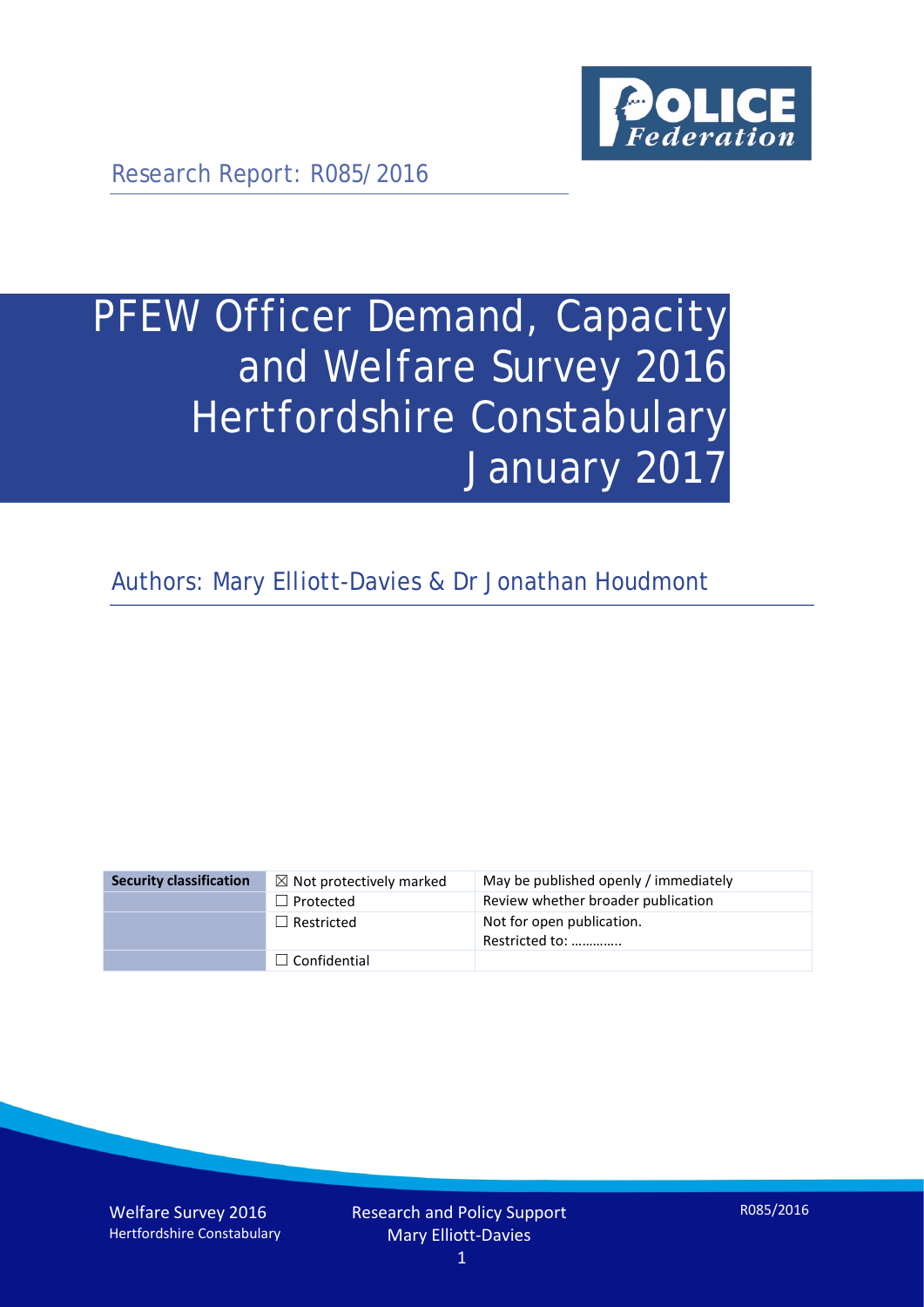# **1. FOREWORD**

#### **INTRODUCTION**

In recent times policing in England and Wales has experienced unprecedented budgetary cuts amount[i](#page-15-0)ng to an 18% real-term reduction since 2010.<sup>1</sup> The impact on police officer numbers has been considerable, with a 14% fall in officer numbers over a seven year period from a high of 143,734 in 2009<sup>[ii](#page-15-1)</sup> to 124,066 in March 2016.<sup>[iii](#page-15-2)</sup> Evidence from a focus group study conducted by the PFEW<sup>[iv](#page-15-3)</sup> highlighted that these reduction's may be having a negative effect on officers individual wellbeing. It was within this context that the 2016 PFEW Officer Demand, Capacity, and Welfare Survey took place.

This report provides a summary of responses to key questions from the 2016 PFEW Officer Demand, Capacity, and Welfare Survey from respondents in **Hertfordshire Constabulary**.

Where appropriate, details of average responses for the police service as a whole are also presented. However, differences between the national and local responses have not been tested statistically and therefore any differences reported are for guidance only and must be treated with caution.

Force rankings have not been included due to the vast range of response rates across forces (2.1% - 34.2%), making comparisons inappropriate without the application of inferential statistics to address the extreme variations in sample sizes (range: 34 -3909). In addition, forces with less than 100 respondents were not provided with a force level report as their sample size was too small to be representative of the force as a whole and may have enabled identification of individuals based on their demographics.

Please be aware that the total number of responses for each item may vary slightly as not all items were answered by all respondents, and all percentages are rounded to the nearest whole number. In addition, the actual differences between any and all groups may be quite small and these details should be considered when interpreting the data.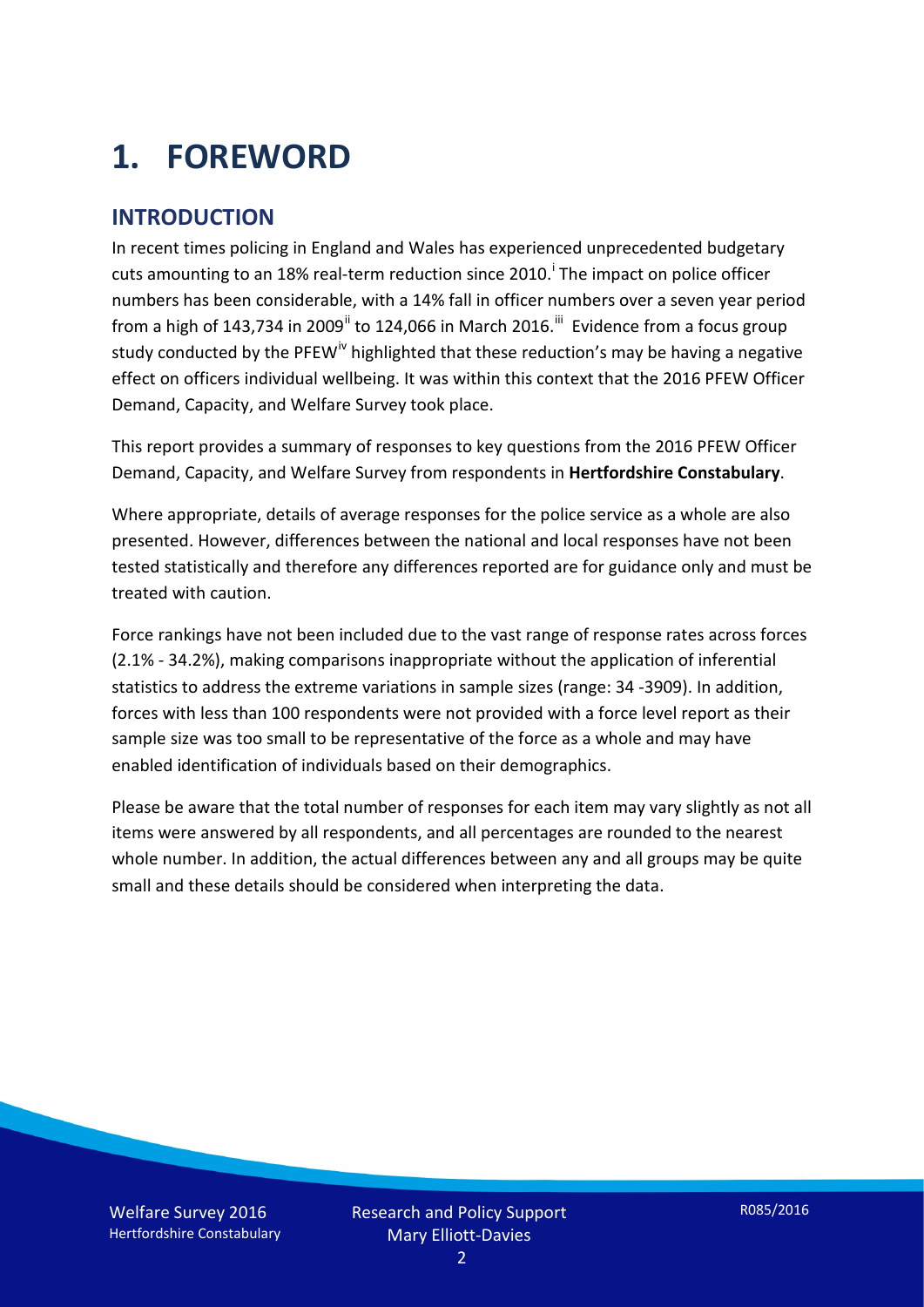#### **RESPONSE RATES AND DEMOGRAPHICS**

Survey responses were gathered over a four-week period in February 2016. All officers of the federated ranks in England and Wales were eligible to participate. Analyses were conducted on a sample of 16,841 responses drawn from all 43 forces across England and Wales.  $^1$  $^1$  The national response rate for the 2016 survey was 14%.

135 responses were received from Hertfordshire Constabulary, representing a response rate of around 7%.<sup>[2](#page-2-1)</sup> The margin of error for this report has been calculated using the size of the sample and the population. At a 95% confidence level, this force report has a 8% margin of error. If the margin of error is less than 5%, it can be considered to be within the normal bounds of academic rigor.<sup>[3](#page-2-2)</sup> If this threshold has not been met, the results from this report must be interpreted with caution.

Overall 1% of respondents (*N*=237) to the survey declined to state which force they belonged to. These responses have been included within the national data but are excluded from force-level analyses.

75% of responses from Hertfordshire Constabulary were received from male officers and 25% of responses were from female officers. In regards to rank, 55% of respondents from Hertfordshire Constabulary were Constables, 36% were Sergeants and 9% were Inspectors or Chief Inspectors. 6% of responses from Hertfordshire Constabulary were received from Black and Minority Ethnic (BME) officers.

-

<span id="page-2-0"></span> $1$  Data were removed where the respondent indicated they were not currently a police officer or they gave implausible answers – for full exclusion criteria, please see Houdmont & Elliott-Davies (2016).<br><sup>2</sup> Based on March 2016 Home Office figures of officer headcount.

<span id="page-2-1"></span>

<span id="page-2-2"></span> $3$  The generally accepted academic standards is a 95% confidence level with a 5% (or less) margin of error.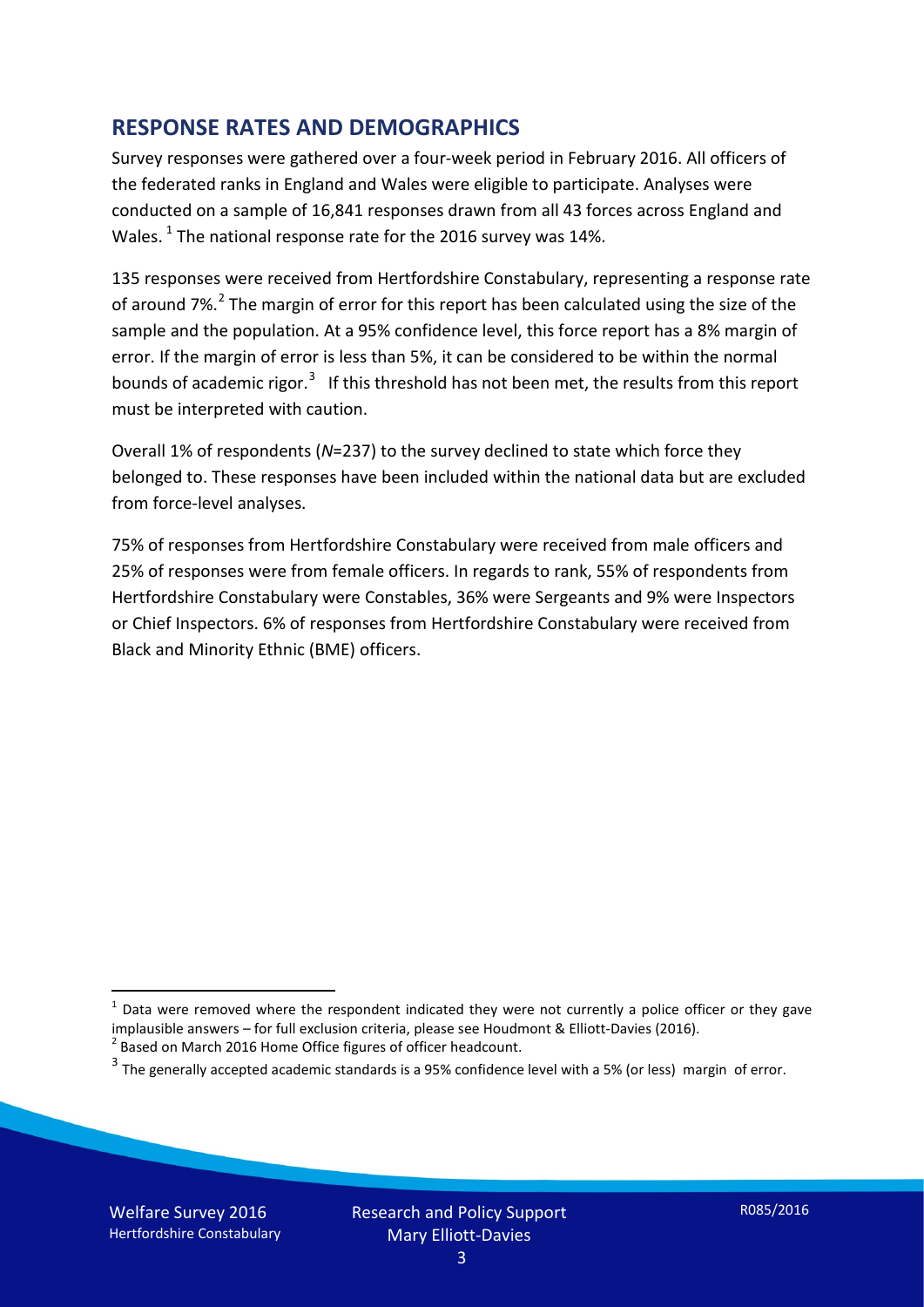# **2. DEMAND**

### **2.1. WORKLOAD**

73% of respondents from Hertfordshire Constabulary told us that their workload is currently too high. This was higher than the proportion of national respondents who reported their workload was too high (66%).

#### **2.2. HSE MANAGEMENT STANDARDS**

The UK Health and Safety Executive published the Management Standards Indicator Tool (MSIT) to assist organisations in the assessment of workers exposure to dimensions of the psychosocial work en[v](#page-15-4)ironment that, if not properly managed, can lead to harm to health.<sup>v</sup> The 25-item version of the MSIT<sup>[vi](#page-15-5)</sup> contains four items that measure job demands.

34% of respondents from Hertfordshire Constabulary told us that they often or always have unachievable deadlines, and 56% that they have to neglect some tasks because they have too much to do. Findings for the MSIT job demand items for Hertfordshire Constabulary are presented in Figure 1 below.





Welfare Survey 2016 Hertfordshire Constabulary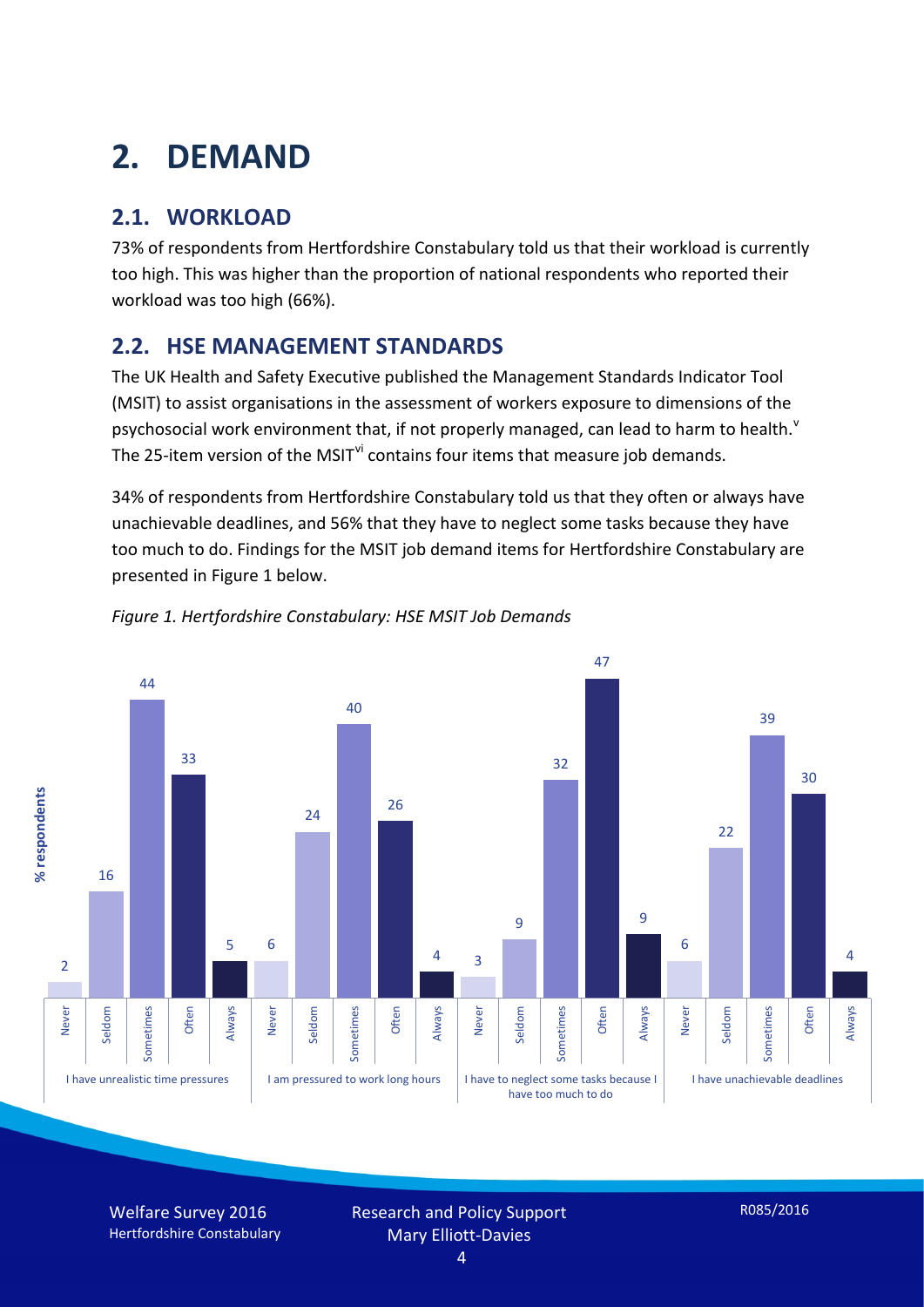#### **2.3. AMOUNT AND PACE OF WORK**

A set of statements were developed for the current study to assess aspects of job demands in regards to the amount and pace of work. Findings for Hertfordshire Constabulary are presented in Figure 2.





70% of respondents from Hertfordshire Constabulary *disagreed* or *strongly disagreed* that they were able to meet all of the conflicting demands on their time and 86% of respondents from Hertfordshire Constabulary *disagreed* or *strongly disagreed* that there are enough officers to manage all the demands made on their team/unit.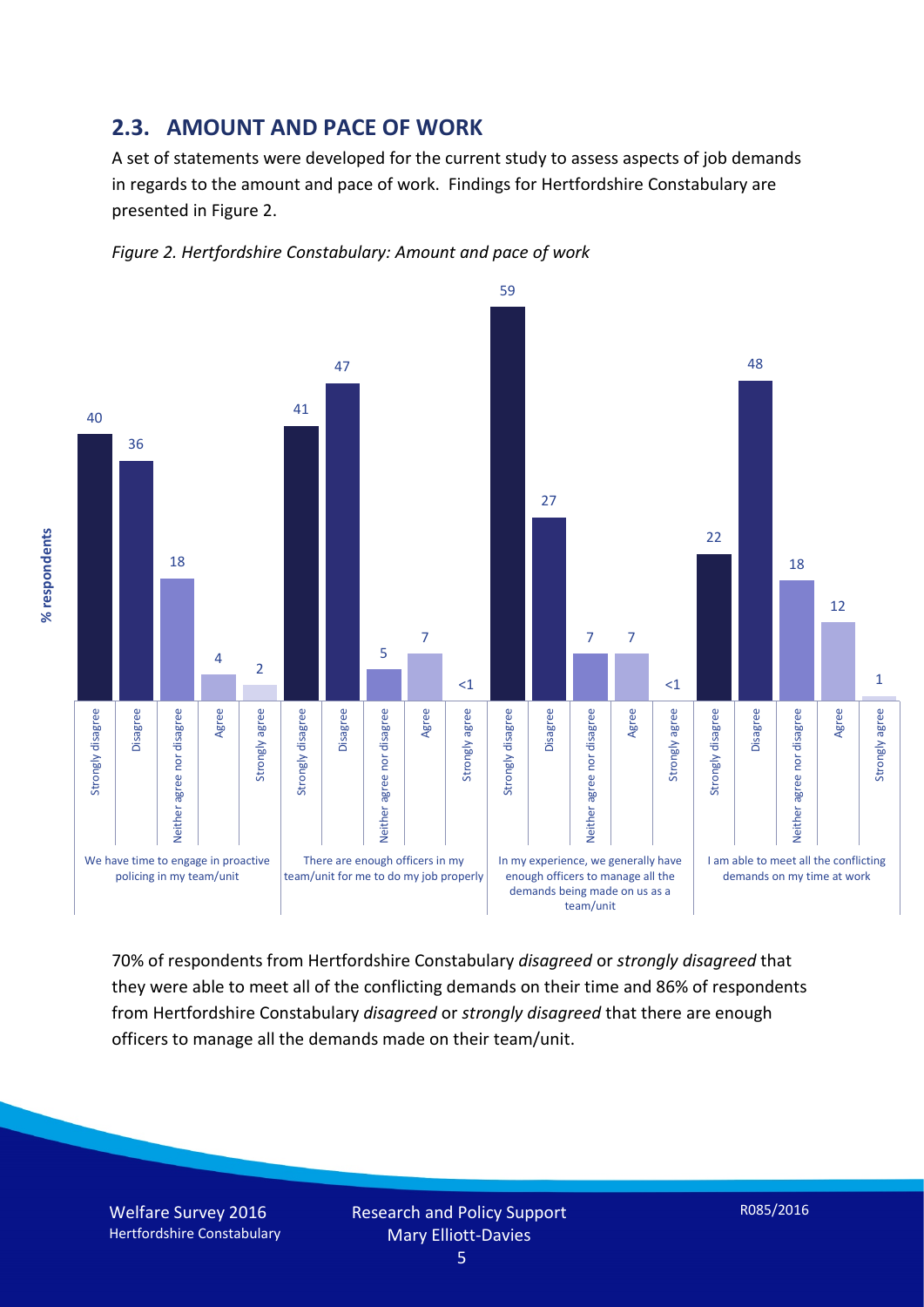# **3. CAPACITY**

#### **3.1. MINIMUM OFFICER STAFFING**

We asked respondents whether or not their team or unit has a minimum officer staffing level and 79% of respondents from Hertfordshire Constabulary indicated that their team or unit had a minimum officer staffing level. Among respondents whose team or unit had a minimum officer staffing level, 25% indicated that this level was achieved *never* or *rarely*.

#### **3.2. OFFICER STAFFING ARRANGEMENTS**

Respondents were asked whether they had been told how officer staffing levels in their team/unit were determined and whether they felt it was effective. 66% of respondents from Hertfordshire Constabulary indicated that they had not been told how officer staffing levels are determined, whilst 80% *disagreed* or *strongly disagreed* that the way officer staffing levels are determined seems to be effective. An additional set of statements were developed for this survey to assess aspects of capacity to meet job demands. Results for Hertfordshire Constabulary are below.



*Figure 3. Hertfordshire Constabulary: Capacity to deal with workload*

Welfare Survey 2016 Hertfordshire Constabulary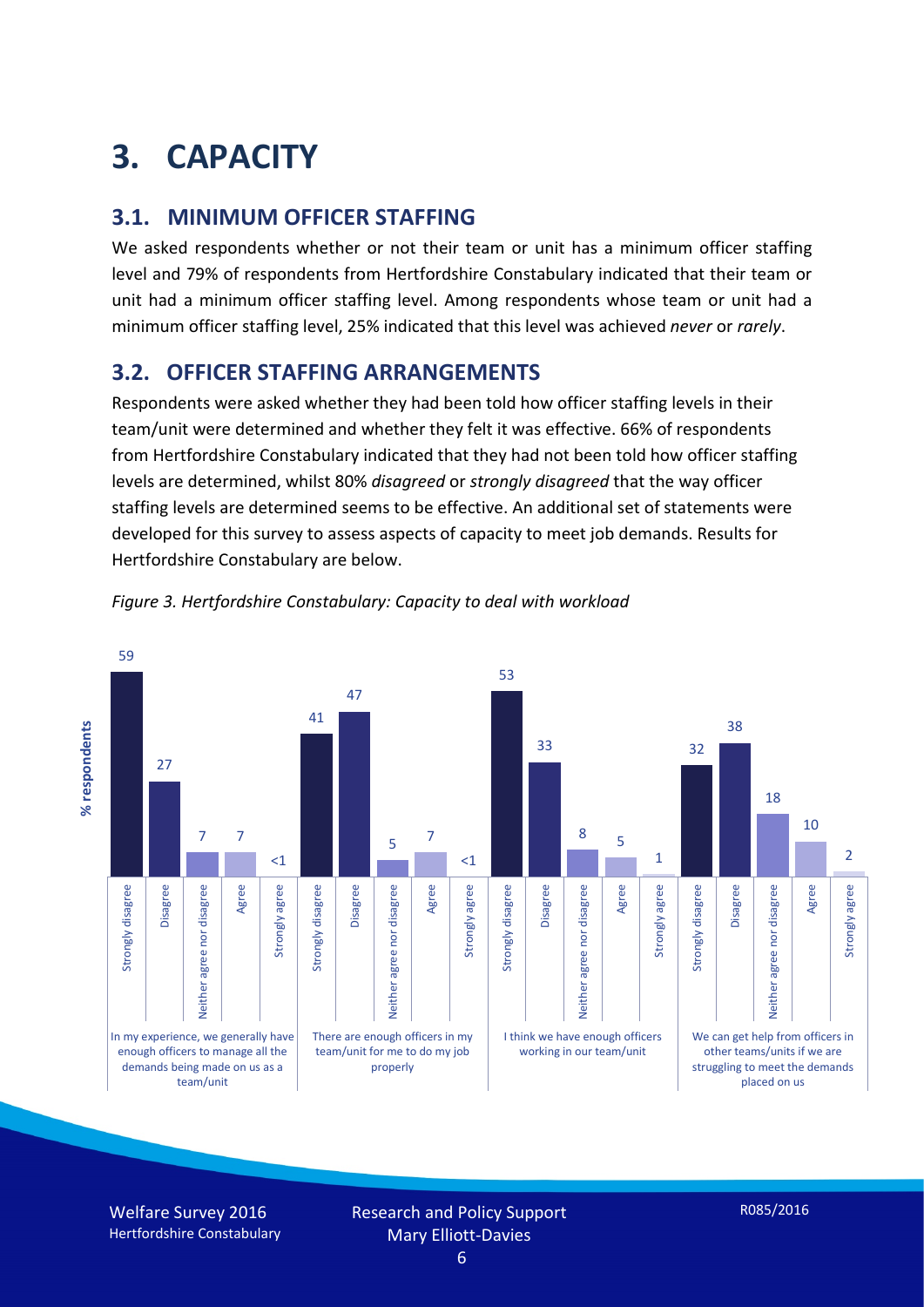## **4. WORK PATTERNS**

#### **4.1. SHIFTS**

Respondents were invited to indicate which of broad shift patterns they typically worked (indicated in Figure 4) and, to the nearest hour, how long their shifts are supposed to last.

1% of respondents from Hertfordshire Constabulary reported their formal shift duration was more than the 8- 10 hours advised by the Health and Safety Executive<sup>[vii](#page-15-6)</sup> and the Police Negotiating Board.<sup>[viii](#page-15-7)</sup>





#### **4.2. SINGLE CREWING**

Among respondents from Hertfordshire Constabulary, for whom this item was applicable (*N*=*113*), 64% reported being single crewed either *often* or *always* over the previous 12 month period, this can be compared with 73% of respondents from the national sample.

#### **4.3. BREAKS, REST DAYS AND ANNUAL LEAVE**

72% of respondents from Hertfordshire Constabulary were *never* or *rarely* able to take their full rest break entitlement, and 67% reported having had two or more rest days cancelled in the previous 12 month period.

60% of respondents from Hertfordshire Constabulary told us that they have not been able to take their full annual leave entitlement in the previous 12 month period.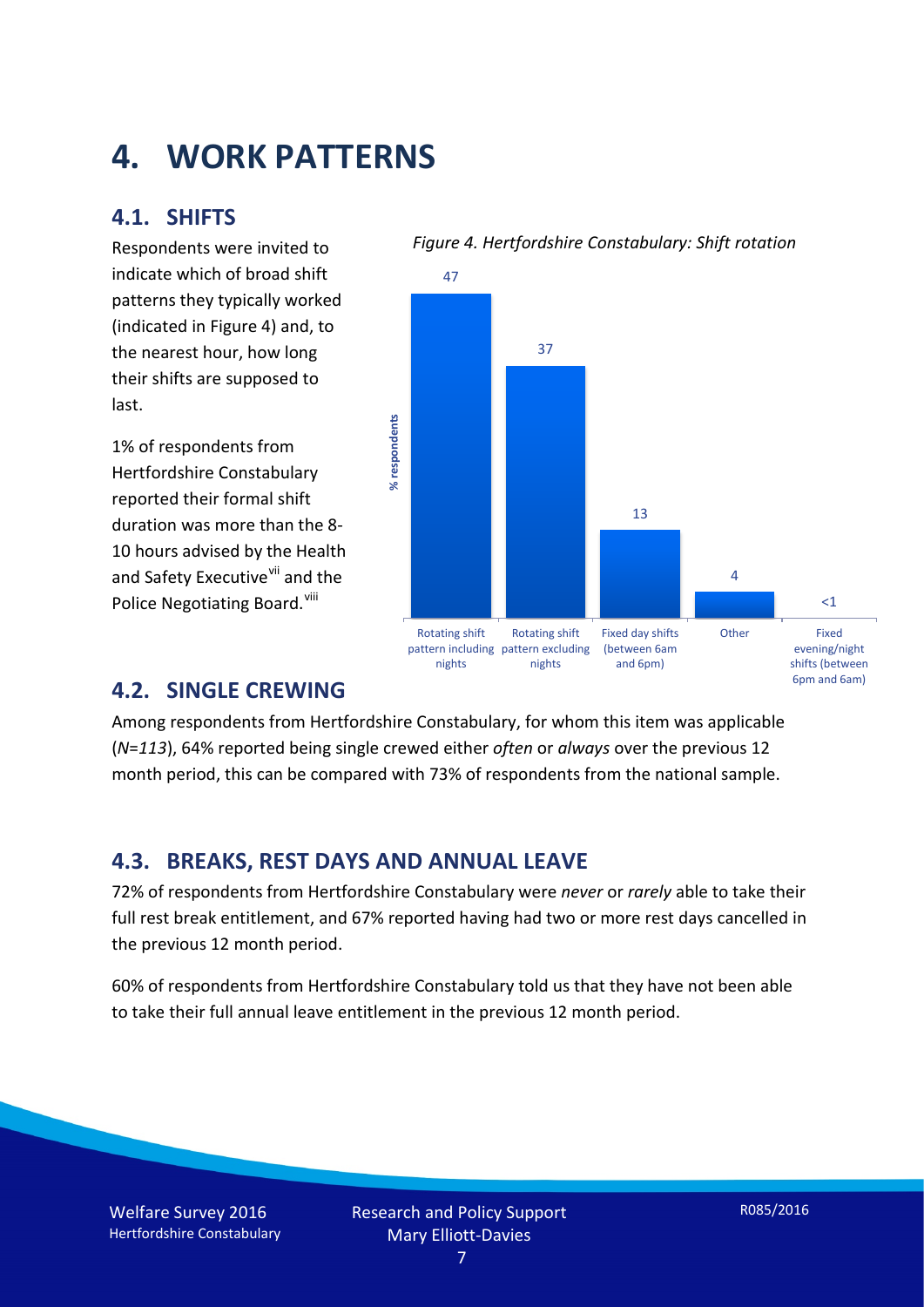# **5. MENTAL HEALTH AND WELLBEING**

#### **5.1. SINGLE ITEM INDICATOR**

A top-level broad overview of mental wellbeing was established using an item that asked respondents to indicate whether they had experienced feelings of stress, low mood, anxiety, or other difficulties with their health and wellbeing over the last 12 months.

83% of respondents from Hertfordshire Constabulary indicated that they had experienced feelings of stress, low mood, anxiety, or other difficulties with their health and wellbeing over the last 12 months. 91% also indicated that these feelings were caused, or made worse by work.

#### **5.2. MENTAL WELLBEING**

Mental wellbeing can be broadly conceptualized as having two dimensions. The first concerns positive affect (i.e. pleasurable aspects of wellbeing such as feelings of optimism, cheerfulness, and relaxation). The second concerns psychological functioning (i.e. such as clear thinking, self-acceptance, personal development, competence, and autonomy).

To investigate mental wellbeing in more detail the two-dimensional structure of mental wellbeing described above was assessed using the short Warwick-Edinburgh Mental Wellbeing Scale.<sup>[ix](#page-15-8)</sup> The use of this scale, which has been widely used in a number of settings, helps us to measure the incidence of wellbeing in the police in a reliable way, allowing credible comparisons. The scale asks individuals to rate their experience during the last two weeks for seven positively framed statements.

Findings for the items for the short Warwick-Edinburgh Mental Wellbeing Scale for Hertfordshire Constabulary are presented in Figure 5 alongside those for the general public.

#### **5.3. HELP SEEKING**

A question was applied to identify those who had ever **sought help** for feelings of stress, low mood, anxiety, or any other difficulties with mental health and wellbeing. Examples of sources of help were provided including GP, occupational health department, psychologist, therapist, and counsellor.

47% of Hertfordshire Constabulary respondents had previously sought help for feelings of stress, low mood, anxiety or other difficulties with their mental health and wellbeing, of which 46% had done so within the last 12 months.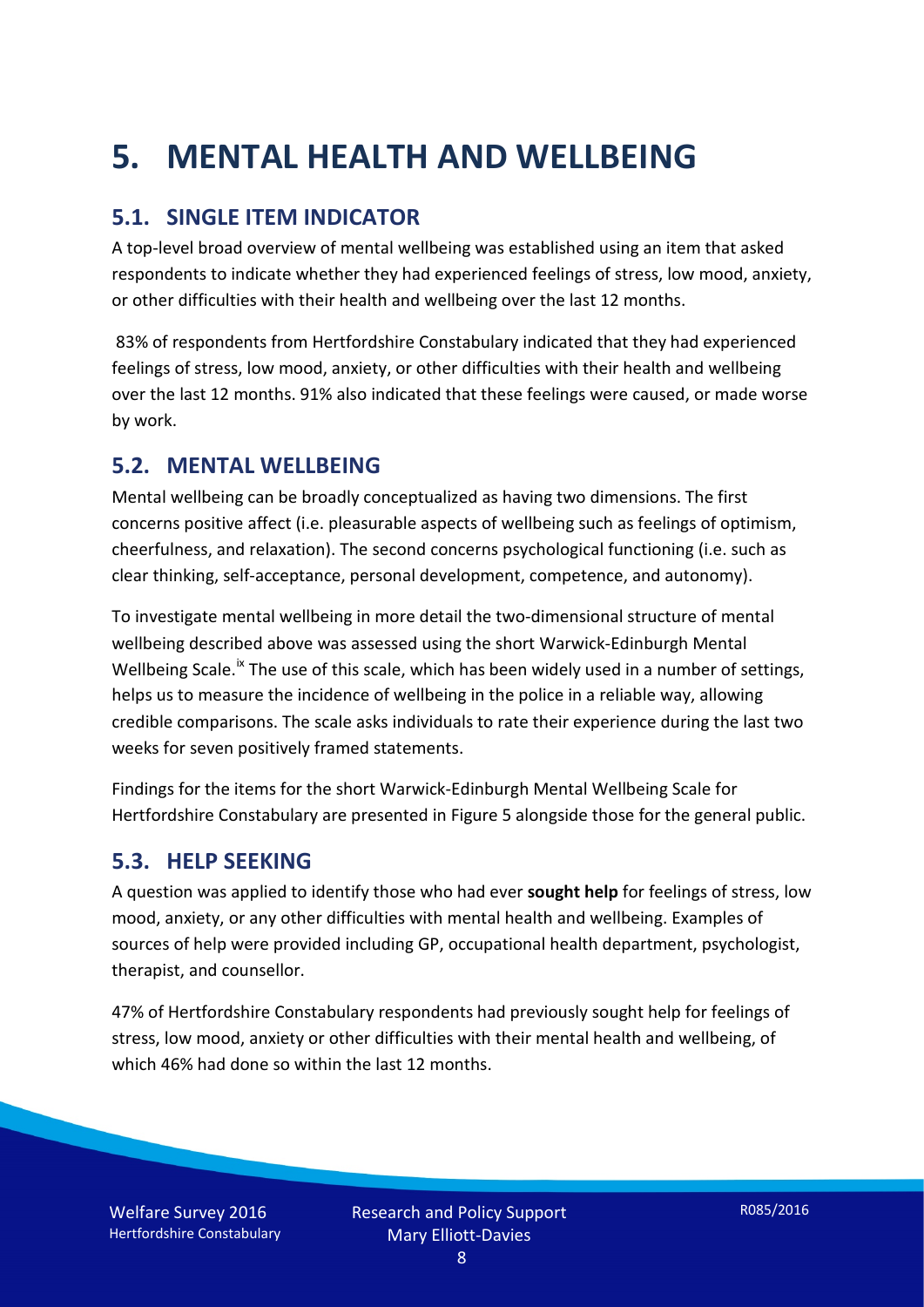



General Population: North West [England] Mental Wellbeing Survey (2012-23) Local Response: PFEW Welfare Survey (2016)

#### **5.4. STRESS**

Work related stress was measured using a single-item measure. 48% of respondents from Hertfordshire Constabulary presented with a non-diagnostic case of work-related stress. $^{x}$  $^{x}$  $^{x}$ Stress outside of work was assessed using an adaptation of the work-related stress measure. 10% of respondents from Hertfordshire Constabulary presented with a non-diagnostic case of stress outside of work.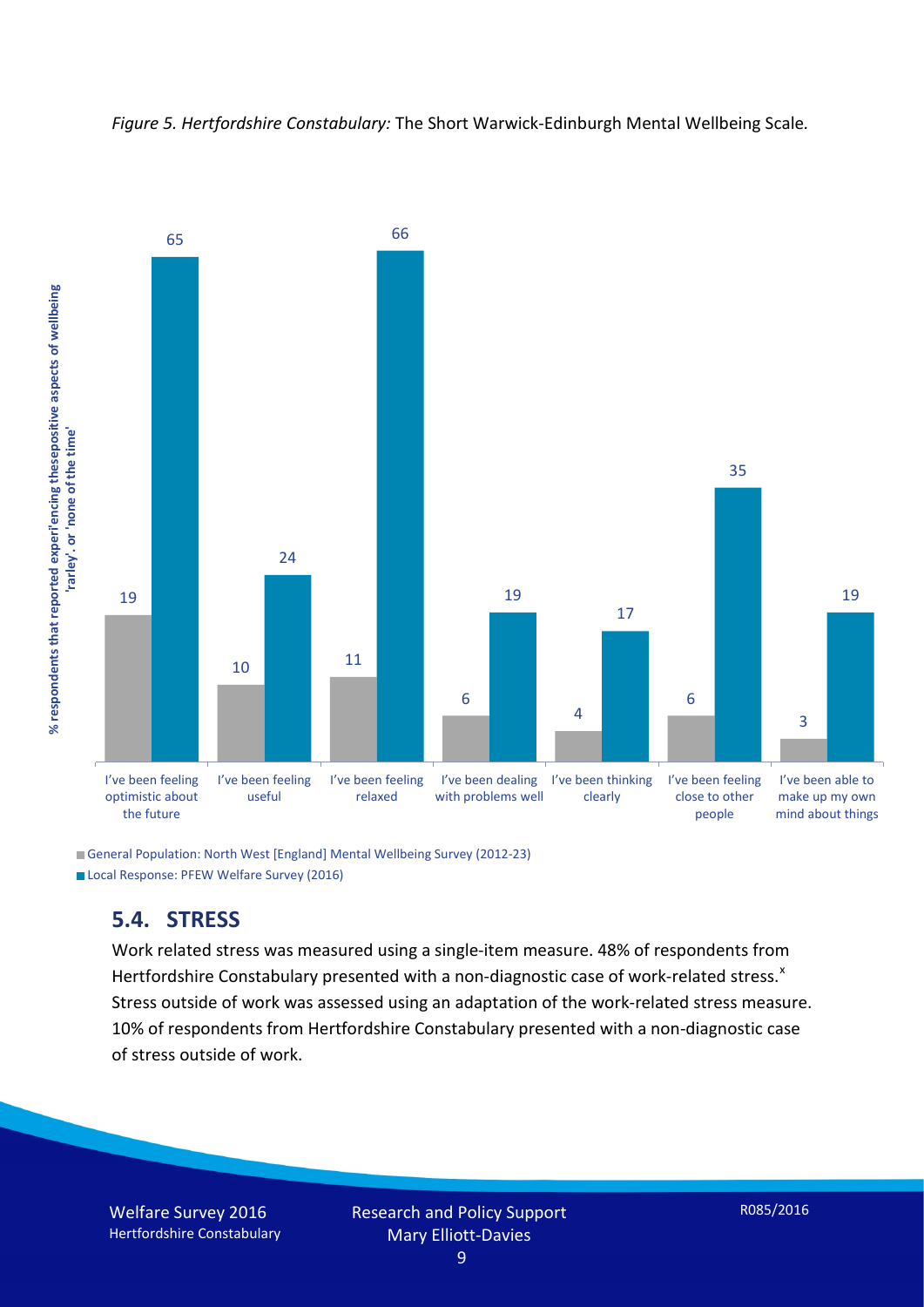# **6. ORGANISATIONAL SUPPORT: MENTAL HEALTH & WELLBEING**

Participants who indicated that they had sought help for difficulties with mental health and wellbeing were presented with additional questions concerning disclosure to a line manager.

#### **6.1. DISCLOSURE**

72% of respondents reported that they had disclosed seeking mental health and wellbeing support to their line managers.

#### **6.2. REASONS FOR NON-DISCLOSURE**

Respondents who did not disclose that they were seeking mental health and wellbeing support were asked to indicate why. Findings are presented in Figure 6 below. Respondents were able to cite as many reasons as applicable.





Reasons for non-disclosure

#### **D**Other

- I didn't want to be treated differently (in a negative way)
- I It wasn't affecting my work so I didn't feeli like I needed to
- I thought it would negatively affect my opportunities for promotion and/or specialisation
- I was worried that my other colleagues would find out

Welfare Survey 2016 Hertfordshire Constabulary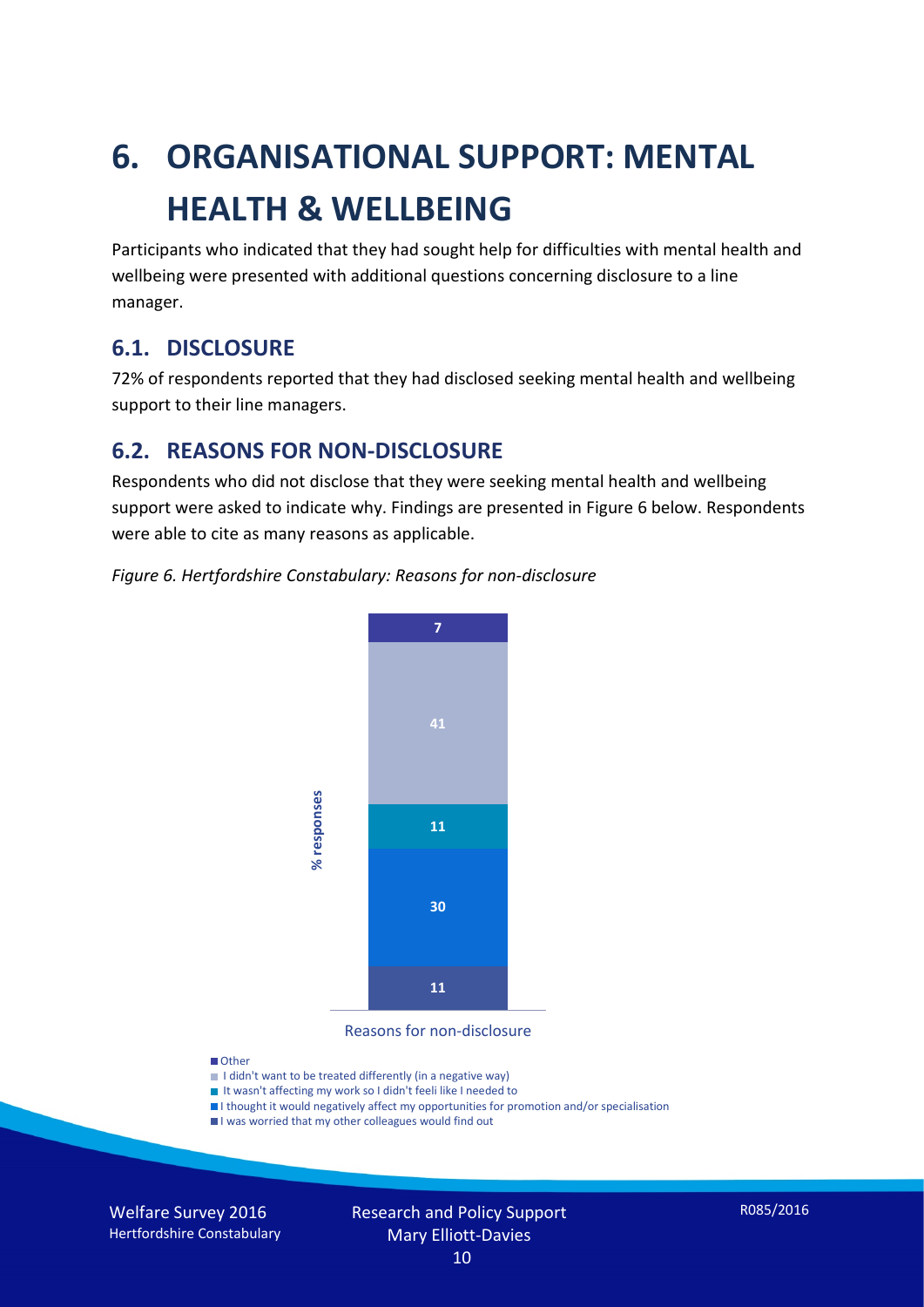#### **6.3. LOCAL ATTITUDES TO MENTAL HEALTH AND WELLBEING**

All respondents were asked about the attitude of the police service towards mental health and wellbeing. Nationally, these were found to be fairly negative. Figure 7 below shows the perception reported by respondents from Hertfordshire Constabulary.



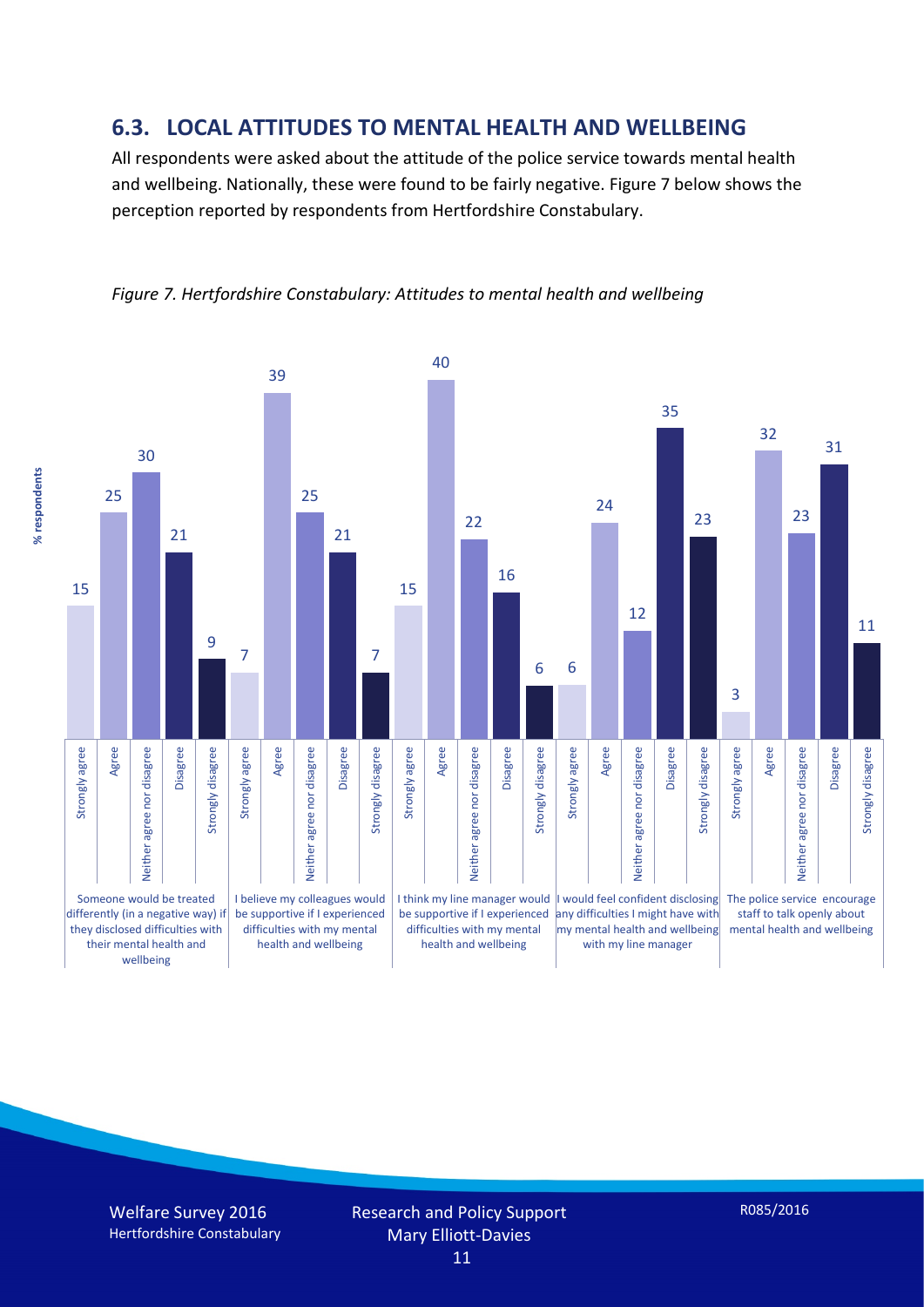# **7. ABSENCE BEHAVIOUR**

### **7.1. ABSENCE**

68% of respondents from Hertfordshire Constabulary reported one or more days of sickness absence and 41% of respondents indicated that at least one day of their sickness absence was attributable to stress, depression, or anxiety.

#### **7.2. PRESENTEEISM AND LEAVEISM**

Presenteeism is the act of attending work while ill. This has been shown to be associated with subsequent health decline, particularly in relation to burnout, $x_i$  and can to lead to elevated absenteeism.<sup>[xii](#page-16-1)</sup> Moreover, evidence suggests that presenteeism can compound the effects of the initial illness and negatively influence job satisfaction, resulting in negative job attitudes and withdrawal from work.<sup>[xiii](#page-16-2)</sup>

Leaveism is a recently coined term to describe hidden sickness absence and work undertaken during rest periods including using allocated time off such as annual leave entitlements to take time off when they are in fact unwell. Findings for Hertfordshire Constabulary are presented in Figure 8 below.



#### *Figure 8. Hertfordshire Constabulary: Absence behaviours*

Welfare Survey 2016 Hertfordshire Constabulary Research and Policy Support Mary Elliott-Davies 12

R085/2016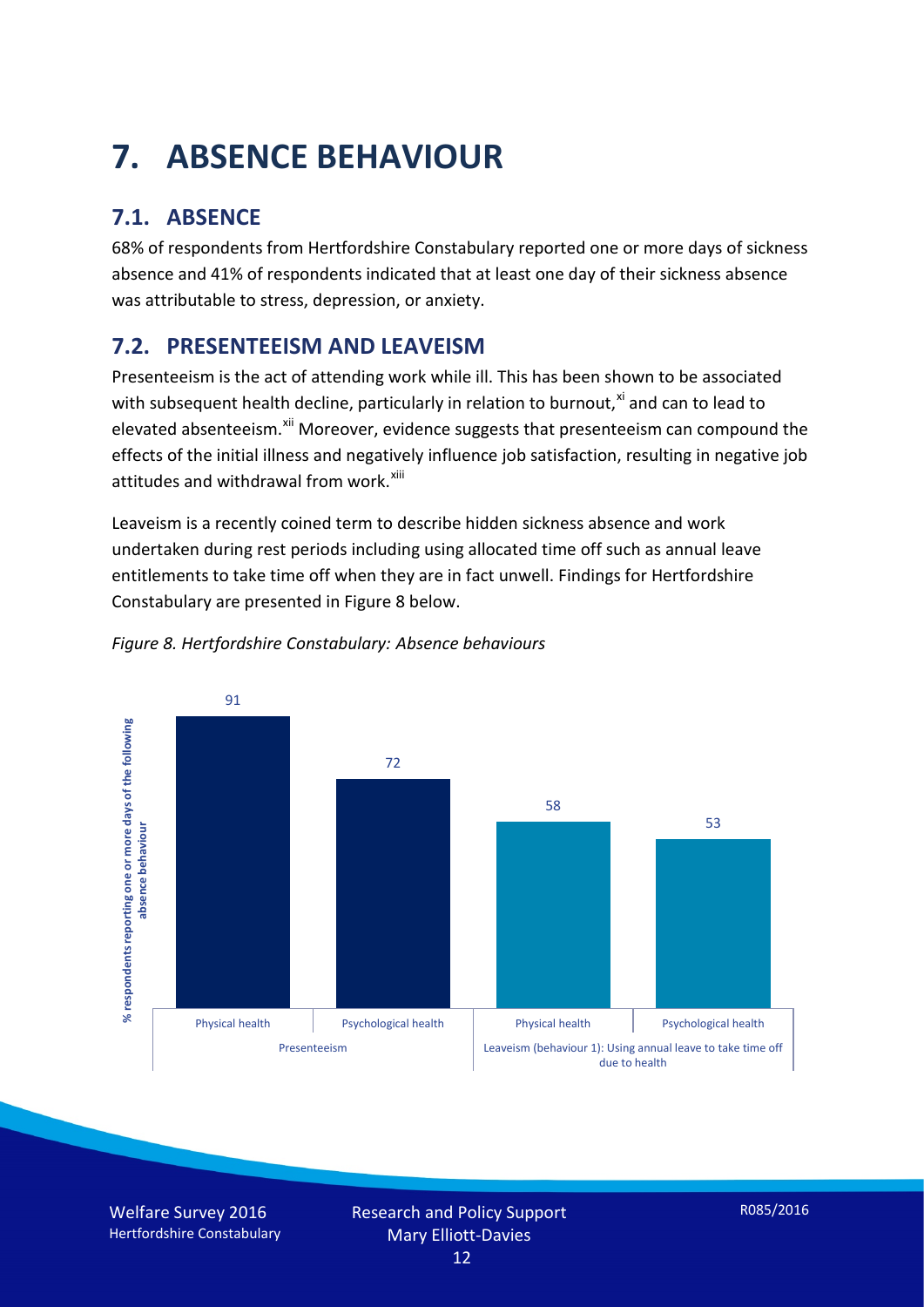# **8. ACCIDENTS, VIOLENCE AND INJURIES**

#### **8.1. VIOLENCE**

% respondents **% respondents** Verbal and physical violence was assessed using four questions regarding how often officers received verbal insults, verbal threats, unarmed physical attacks, and attacks with a weapon from members of the public over the previous 12 months. Findings are presented in Figure 9 below.

*Figure 9. Hertfordshire Constabulary: Frequency of verbal and physical violence from members of the public* 55

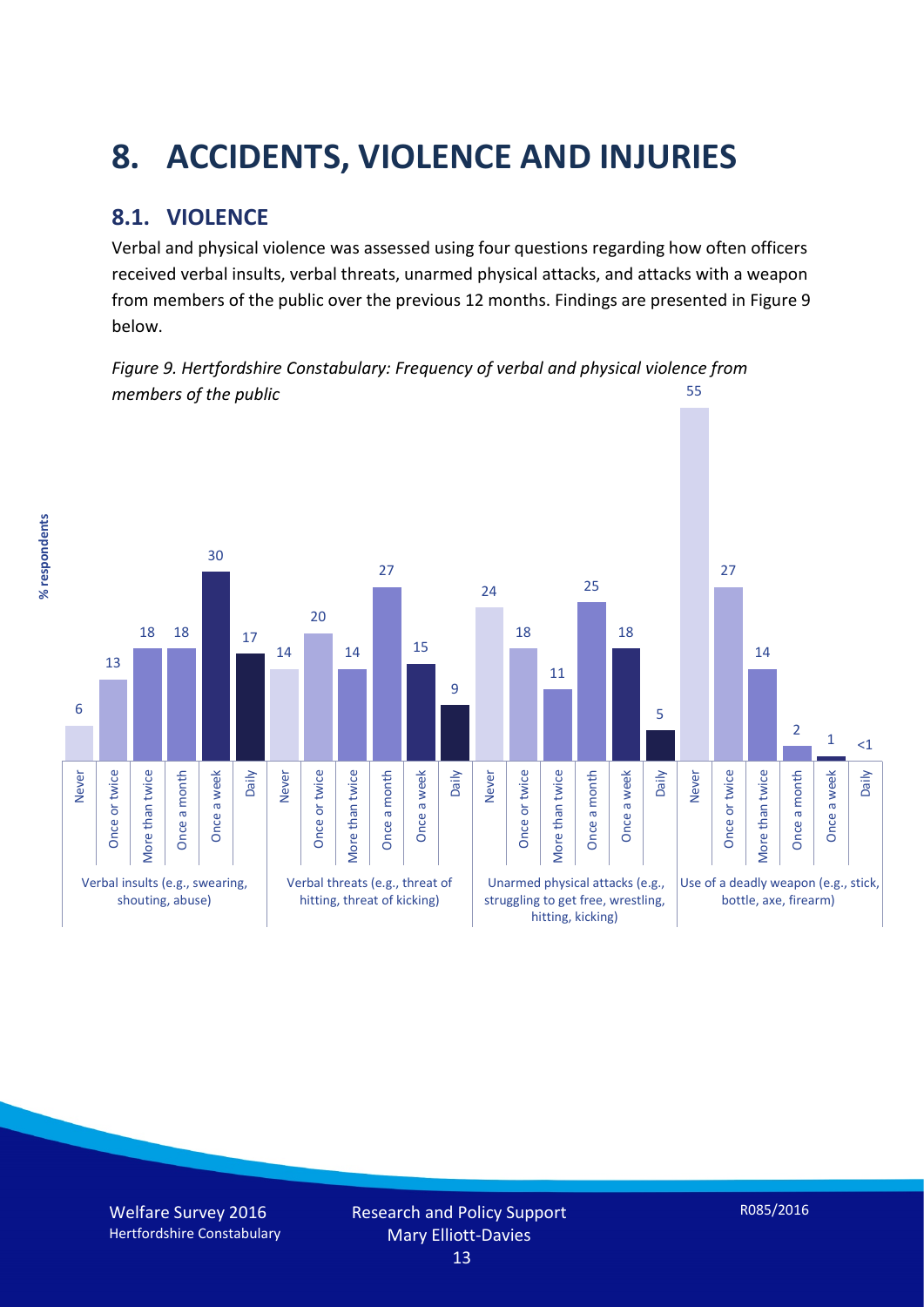#### **8.2. INJURIES DUE TO ACCIDENTS AND VIOLENCE**

16% of Hertfordshire Constabulary respondents reported that they had suffered one or more injuries that required medical attention as a result of **work-related violence** in the last year – losing more than 53 days in sickness absence. Whilst 35% of Hertfordshire Constabulary respondents also reported that they had suffered one or more injuries that required medical attention as a result of **work-related accidents** in the last year – losing more than 101 days in sickness absence.

Welfare Survey 2016 Hertfordshire Constabulary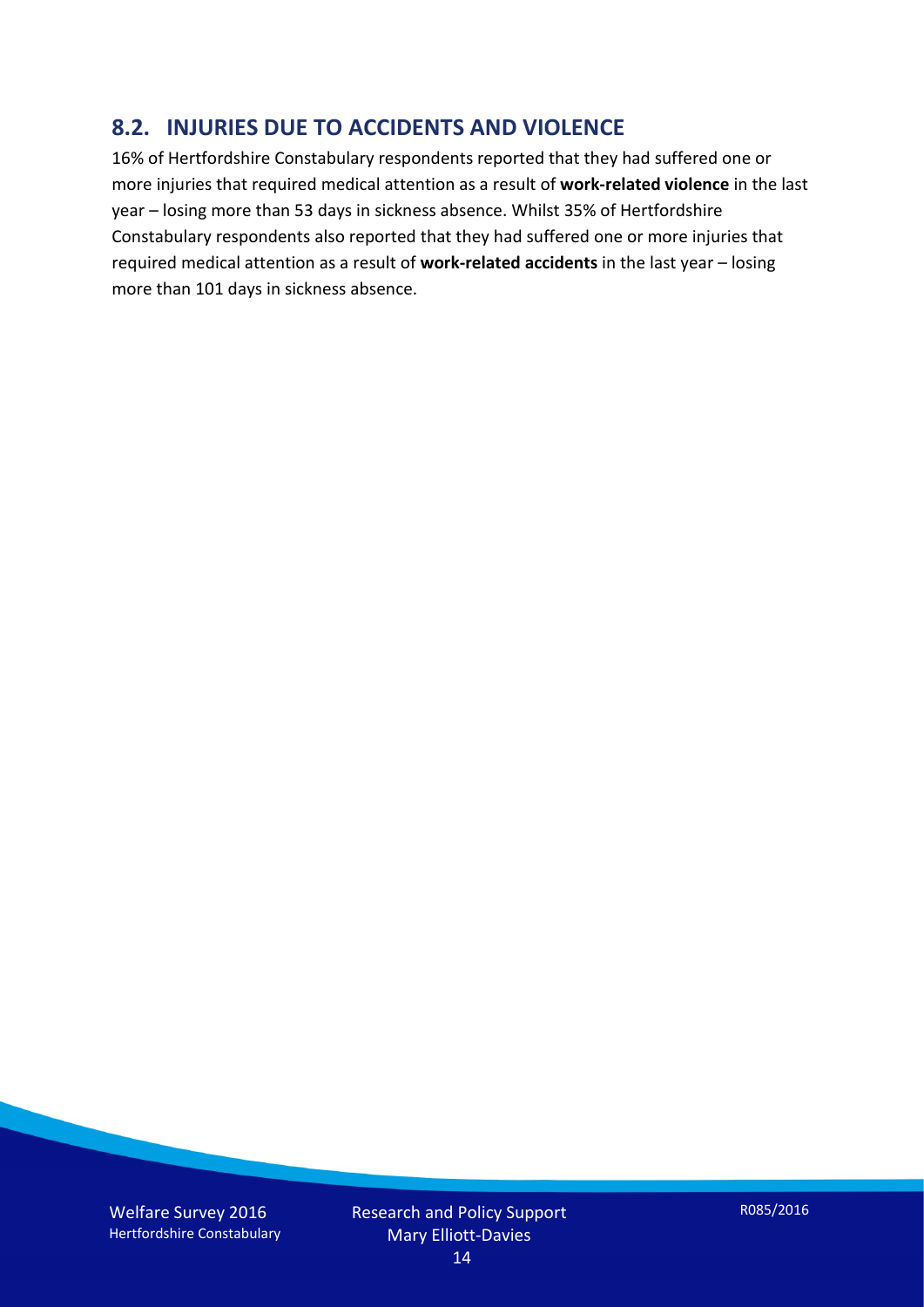## **9. Notes for JBBs**

Additional findings from the 2016 welfare survey are available on request from the Research and Policy department.

The findings of the survey can also be broken down in more detail in terms of different demographic groups, such as rank, role or length of service. However please be aware that we can only go into a certain level of detail with this demographic data in order to preserve respondents' confidentiality.

JBBs wishing to obtain further information can contact Mary Elliott-Davies [\(mary.elliott](mailto:mary.elliott-davies@polfed.org)[davies@polfed.org\)](mailto:mary.elliott-davies@polfed.org) to discuss their requirements. The Research and Policy Department only has one member of staff responsible for these data requests therefore please bear this in mind when contacting the team.

All other interested parties should speak to their local JBB in the first instance.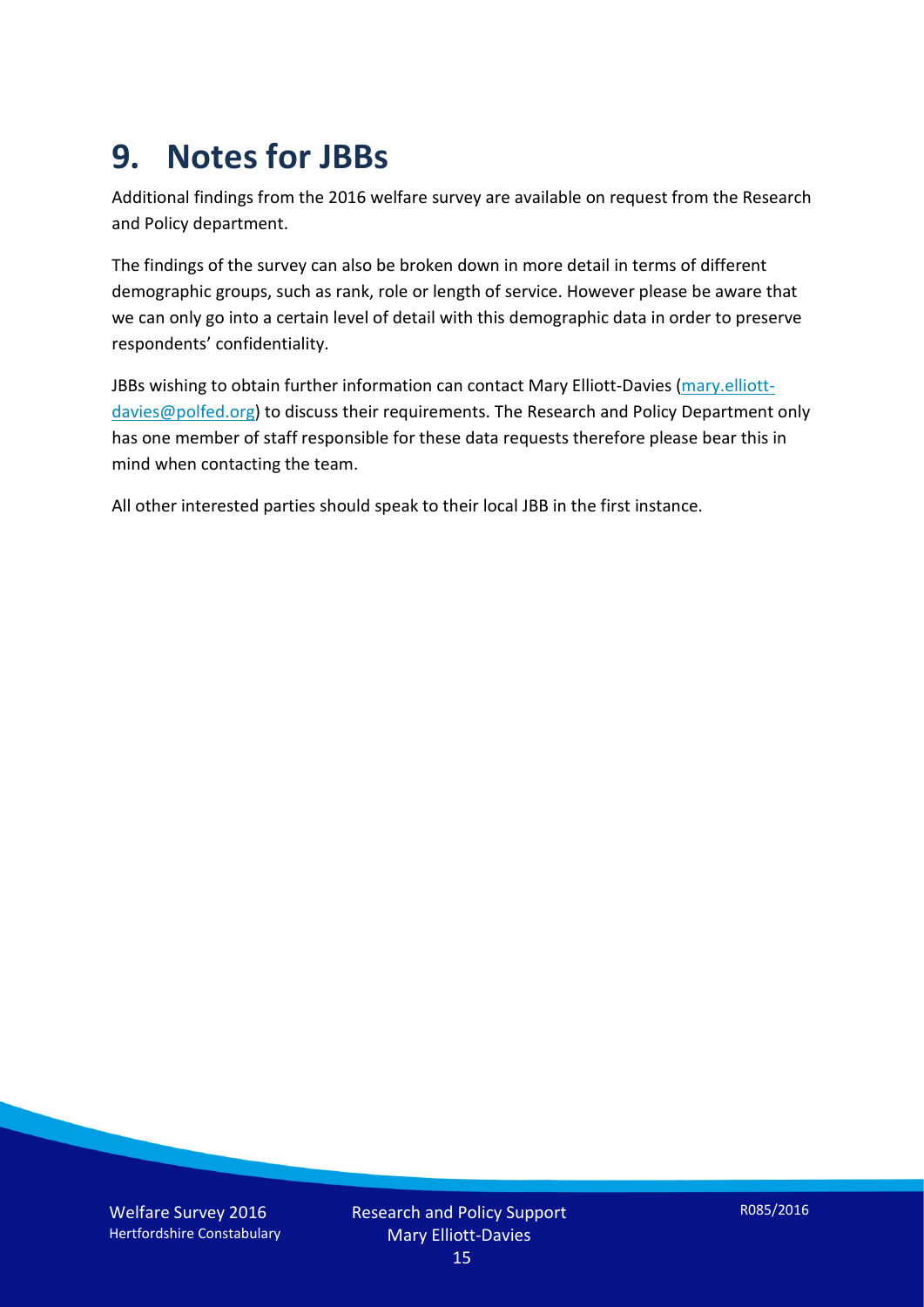# **10. REFERENCES**

<span id="page-15-0"></span>i National Audit Office (2015). Financial Sustainability of Police Forces in England and Wales. Retrieved September 12, 2016, fro[m https://www.nao.org.uk/wp](https://www.nao.org.uk/wp-content/uploads/2015/06/Financial-sustainability-of-police-forces.pdf)[content/uploads/2015/06/Financial-sustainability-of-police-forces.pdf](https://www.nao.org.uk/wp-content/uploads/2015/06/Financial-sustainability-of-police-forces.pdf)

<span id="page-15-1"></span><sup>ii</sup> Home Office (2010). Police Service Strength: England and Wales, 31 March 2010. Retrieved September 12, 2016, from [https://www.gov.uk/government/uploads/system/uploads/attachment\\_data/file/115745/hosb1410](https://www.gov.uk/government/uploads/system/uploads/attachment_data/file/115745/hosb1410.pdf) [.pdf](https://www.gov.uk/government/uploads/system/uploads/attachment_data/file/115745/hosb1410.pdf)

<span id="page-15-2"></span><sup>iii</sup> Home Office (2016). Police Workforce, England and Wales, 31 March 2016. Statistical Bulletin 05/16. Retrieved September 12, 2016, fro[m https://www.gov.uk/government/statistics/police](https://www.gov.uk/government/statistics/police-workforce-england-and-wales-31-march-2016)[workforce-england-and-wales-31-march-2016](https://www.gov.uk/government/statistics/police-workforce-england-and-wales-31-march-2016)

<span id="page-15-3"></span><sup>iv</sup> Elliott-Davies, M., Donnelly, J., Boag-Munroe, F., & Van Mechelen, D. (2016). 'Getting a battering' The perceived impact of demand and capacity imbalance within the Police Service of England and Wales: A qualitative review. The Police Journal, 89, 2, 93-116.

<span id="page-15-4"></span><sup>v</sup> Cousins, R., Mackay, C., Clarke, S., Kelly, C., Kelly, P., & McCaig, R. (2004). 'Management Standards' and work-related stress in the UK: Practical development. *Work & Stress, 18*, 113–136; Mackay, C., Cousins, R., Kelly, P., Lee, S., & McCaig, R. (2004). 'Management Standards' and work-related stress in the UK: Policy background and science. *Work & Stress, 18*, 91–112.

<span id="page-15-5"></span>vi Edwards, J., & Webster, S. (2012). Psychosocial risk assessment: Measurement invariance of the UK Health and Safety Executive's Management Standards Indicator Tool across public and private sector organizations. *Work & Stress, 26*, 130–142

<span id="page-15-6"></span>vii HSE.(2006).Managing shift work: *Health and Safety Guidance*. HSE Books, HSG256, ISBN 9780717661978, Crown Copyright.

<span id="page-15-7"></span>viii Home Office. (2010). Guidance on Variable shift arrangements for police officers [PNB circular] 016-2010.

<span id="page-15-8"></span><sup>ix</sup> Stewart-Brown, S., Tennant, A., Tennant, R., Platt, S., Parkinson, J., & Weich, S. (2009). Internal construct validity of the Warwick-Edinburgh Mental Well-being Scale (WEMWBS): A Rasch analysis using data from the Scottish Health Education Population Survey. *Health and Quality of Life Outcomes, 7*: 15.

<span id="page-15-9"></span>x Smith, A., Johal, S., Wadsworth, E., Davey Smith, G., & Peters, T. (2000). The Scale of Perceived Stress at Work: The Bristol Stress and Health at Work Study. Contract Research Report 265/2000. Sudbury: HSE Books.